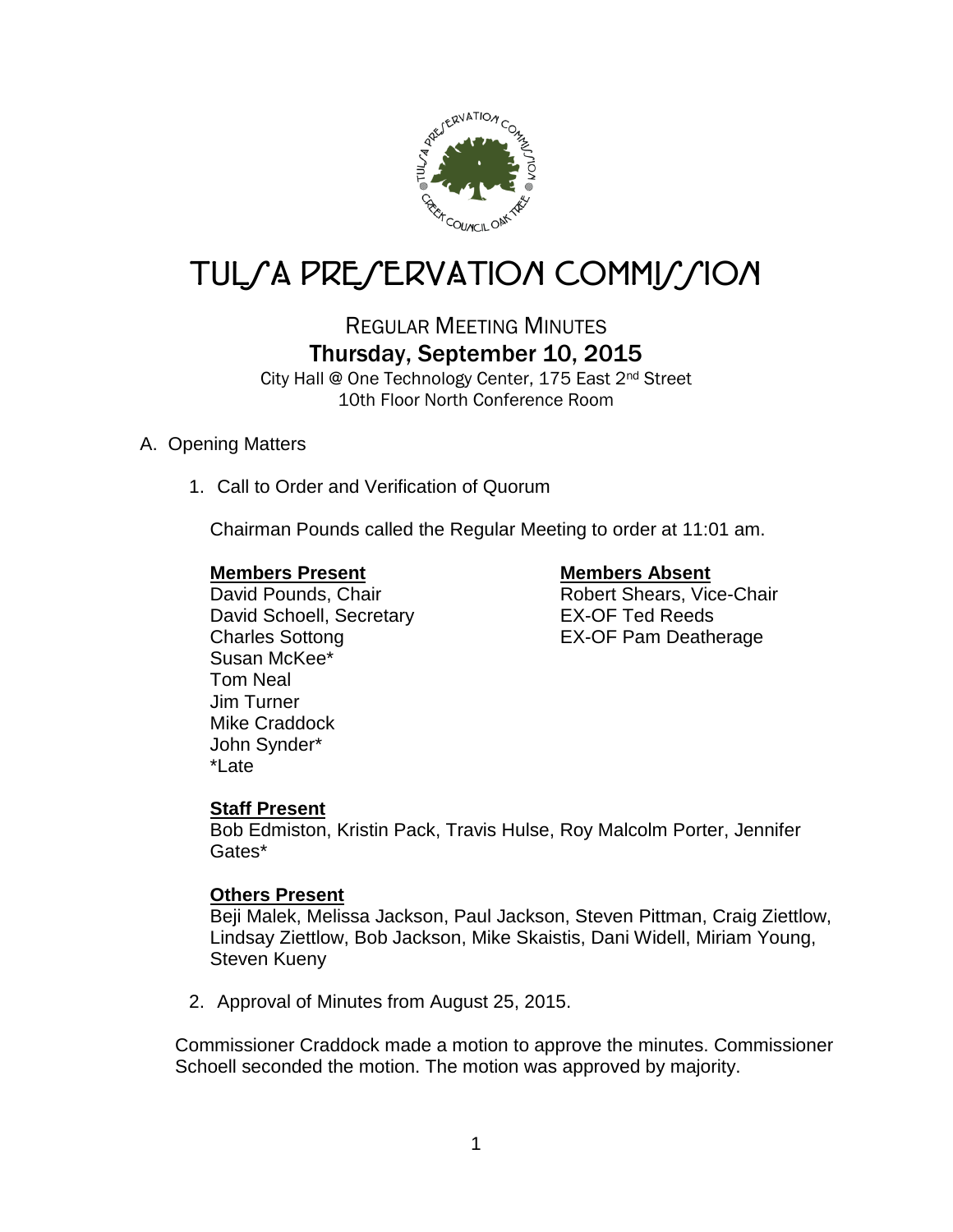### **Vote: Meeting Minutes August 25, 2015.**

**In Favor Opposed Abstaining Not Present**

- $1.$  Pounds
- 2. Schoell
- 3. Craddock
- 4. Neal
- 5. Sottong
	- 4. Disclosure of Conflicts of Interest Commissioner Craddock stated his company does multi-family sales, and he may have a connection with COA-15-46 and will recuse himself.
- B. Actionable Items
	- 1. **COA-15-22 / 2119 E. 17th Pl.** (Yorktown)

Applicant: Mike Skaistis for Robert Jackson, Jr. *COA Subcommittee Review Date: May 12, 2015* Request:

1. Replace non-original siding, and original redwood siding with TruWood, beveled edge, smooth lap siding

Staff presented the application to the Commission, and the applicant, Robert Jackson, Jr., was present. Commissioner Neal presented the COA Subcommittee report. The applicant provided samples of existing siding to the Commission and stated besides natural deterioration, the siding features splitting. The applicant stated he chose TruWood since he believes it the closest to the original siding and will not expand and contract.

Commissioner Neal made a motion to approve the application. Commissioner Craddock seconded the motion. The motion was approved unanimously. Guidelines cited: A.2.1, A.2.2, A.2.3, A.2.4.

### **Vote: 2119 E. 17th Pl. (Yorktown)**

| <b>In Favor</b> |             | <b>Opposed</b> | <b>Abstaining</b> | <b>Not Present</b> |
|-----------------|-------------|----------------|-------------------|--------------------|
|                 | 1. Pounds   |                |                   | <b>Shears</b>      |
|                 | 2. Schoell  |                |                   |                    |
|                 | 3. Craddock |                |                   |                    |
|                 | 4. McKee    |                |                   |                    |
|                 | 5. Neal     |                |                   |                    |
|                 | 6. Snyder   |                |                   |                    |
|                 | 7. Sottong  |                |                   |                    |

8. Turner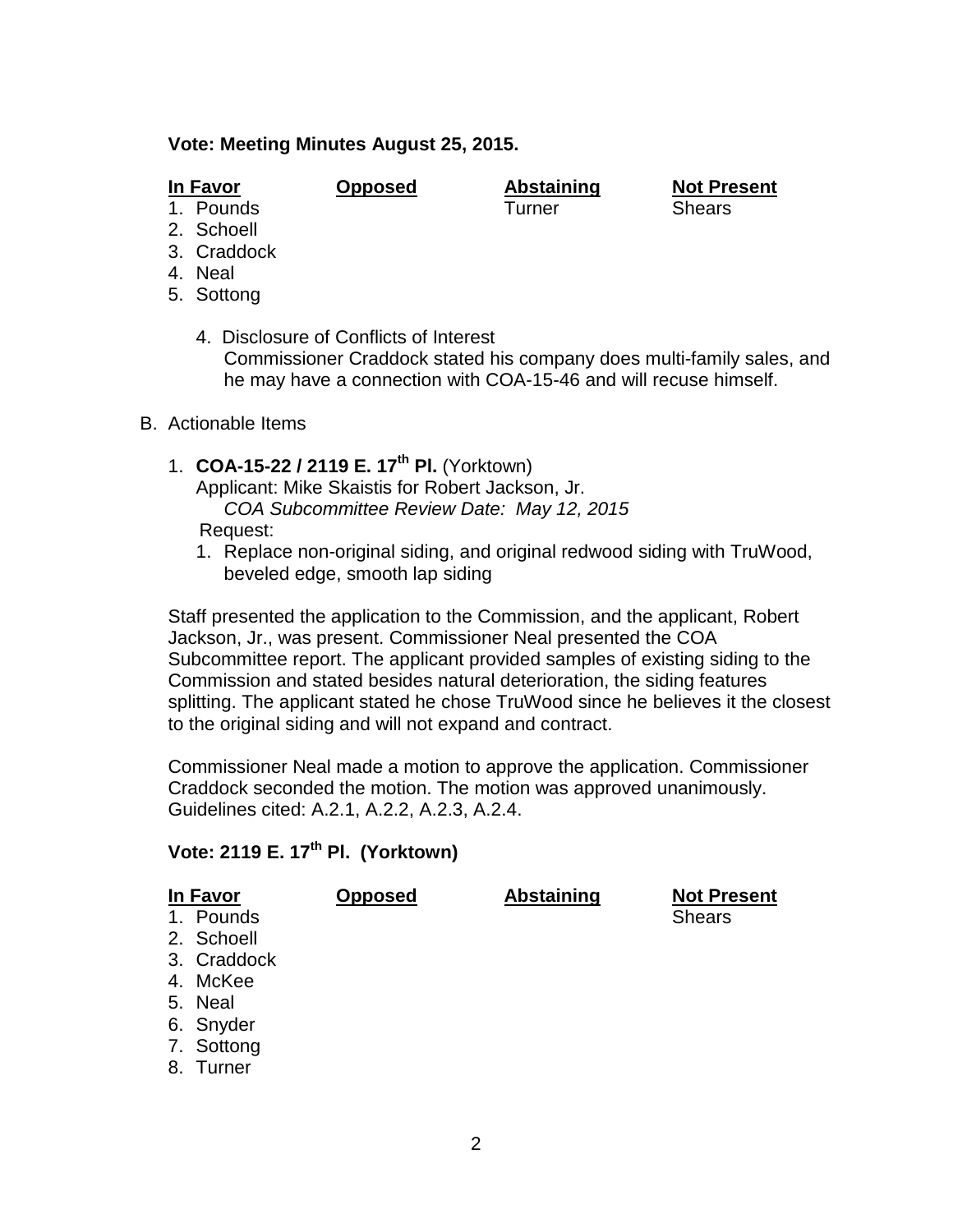2. **COA-15-43 / 657 N. Cheyenne Ave.** (Brady Heights)

Applicant: Douglas Peck

*COA Subcommittee Review Date: None*

- Request:
- 1. Install one (1) canvas awning over back door according to drawing submitted

Staff presented the application to the Commission, and the applicant was not present. Commissioner Neal stated the awnings are appropriate whether the sides are closed or opened.

Commissioner Craddock made a motion to approve the application. Commissioner Snyder seconded the motion. The motion was approved unanimously. Guideline cited: A.7.1.

### **Vote: 657 N. Cheyenne Ave. (Brady Heights)**

| In Favor |             | <b>Opposed</b> | <b>Abstaining</b> | <b>Not Present</b> |
|----------|-------------|----------------|-------------------|--------------------|
|          | 1. Pounds   |                |                   | <b>Shears</b>      |
|          | 2. Schoell  |                |                   |                    |
|          | 3. Craddock |                |                   |                    |
|          | 4. McKee    |                |                   |                    |
|          | 5. Neal     |                |                   |                    |

- 6. Snyder
- 7. Sottong
- 8. Turner
- 3. **COA-15-40 / 1744 S. Yorktown Ave.** (Yorktown) Applicant: Beji Malek

*COA Subcommittee Review Date: None*

### Request:

1. Replace door with wood plank door submitted

Staff presented the application to the Commission, and the applicant, Beji Malek, was present. The applicant stated she believed the existing door is not original since it is the only door of its kind in the neighborhood. The applicant stated the majority of the doors in the neighborhood are French or wood plank doors.

Commissioner Schoell stated the proposed door is more appropriate for a Spanish Revival or Italian Renaissance style. Commissioner Neal stated the door is overwrought for the house style, and the Tudor houses on the same street have simple versions of a wood plank door. Commissioner Pounds asked the Commission if the decorative grate is appropriate. Commissioner Neal agreed the decorative grate is appropriate. The applicant provided a door catalog to the Commission, and the Commission discussed various door options. The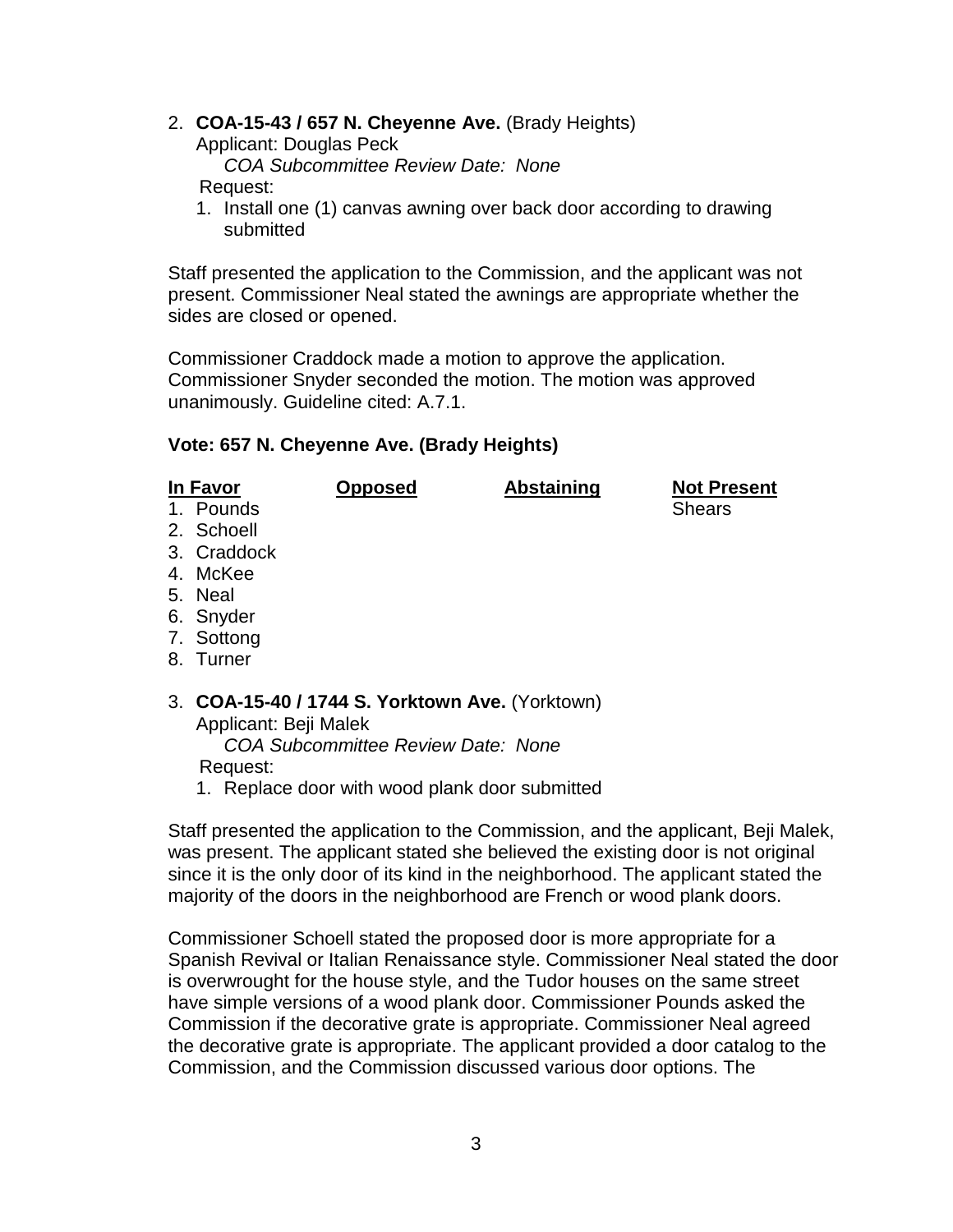Commission recommended the application be reviewed at the COA Subcommittee meeting with approval from the applicant. The applicant agreed.

Commissioner McKee made a motion to continue the application to the COA Subcommittee with approval from the applicant. Commissioner Schoell seconded the motion. The motion was approved unanimously. Guidelines cited: A.3.1, A.3.2, A.3.3, A.3.4, A.3.5, A.3.8.

### **Vote: 1744 S. Yorktown Ave. (Yorktown)**

**In Favor Opposed Abstaining Not Present**

- 1. Pounds 2. Schoell
- 3. Craddock
- 4. McKee
- 5. Neal
- 
- 6. Snyder
- 7. Sottong
- 8. Turner

### 4. **COA-15-42 / 1151 N. Cheyenne Ave.** (Brady Heights) Applicant: Dani Widell

*COA Subcommittee Review Date: None*

Request:

1. Reconstruct one column on front porch with matching brackets and remove two non-original support posts

Staff presented the proposal in the application to the Commission and the applicant, Dani Widell, was present. The applicant stated she believed the wood frame was a remnant of a screen porch that no longer exists. The applicant stated the porch roof is sagging and needs support, and the proposed column will be wood with stucco instead of concrete blocks with stucco.

Commissioner Turner restated the application proposal for clarification. The Commission discussed the flower bed and the porch. Commissioner Neal stated the column may have existed originally and was removed for the screen porch.

Commissioner Neal made a motion to approve the application. Commissioner Snyder seconded the motion. The motion was approved unanimously. Guidelines cited: A.6.1, A.6.2, A.6.4, A.6.5.

### **Vote: 1151 N. Cheyenne Ave. (Brady Heights)**

| In Favor   | <b>Opposed</b> | <b>Abstaining</b> | <b>Not Present</b> |
|------------|----------------|-------------------|--------------------|
| 1. Pounds  |                |                   | Shears             |
| 2. Schoell |                |                   |                    |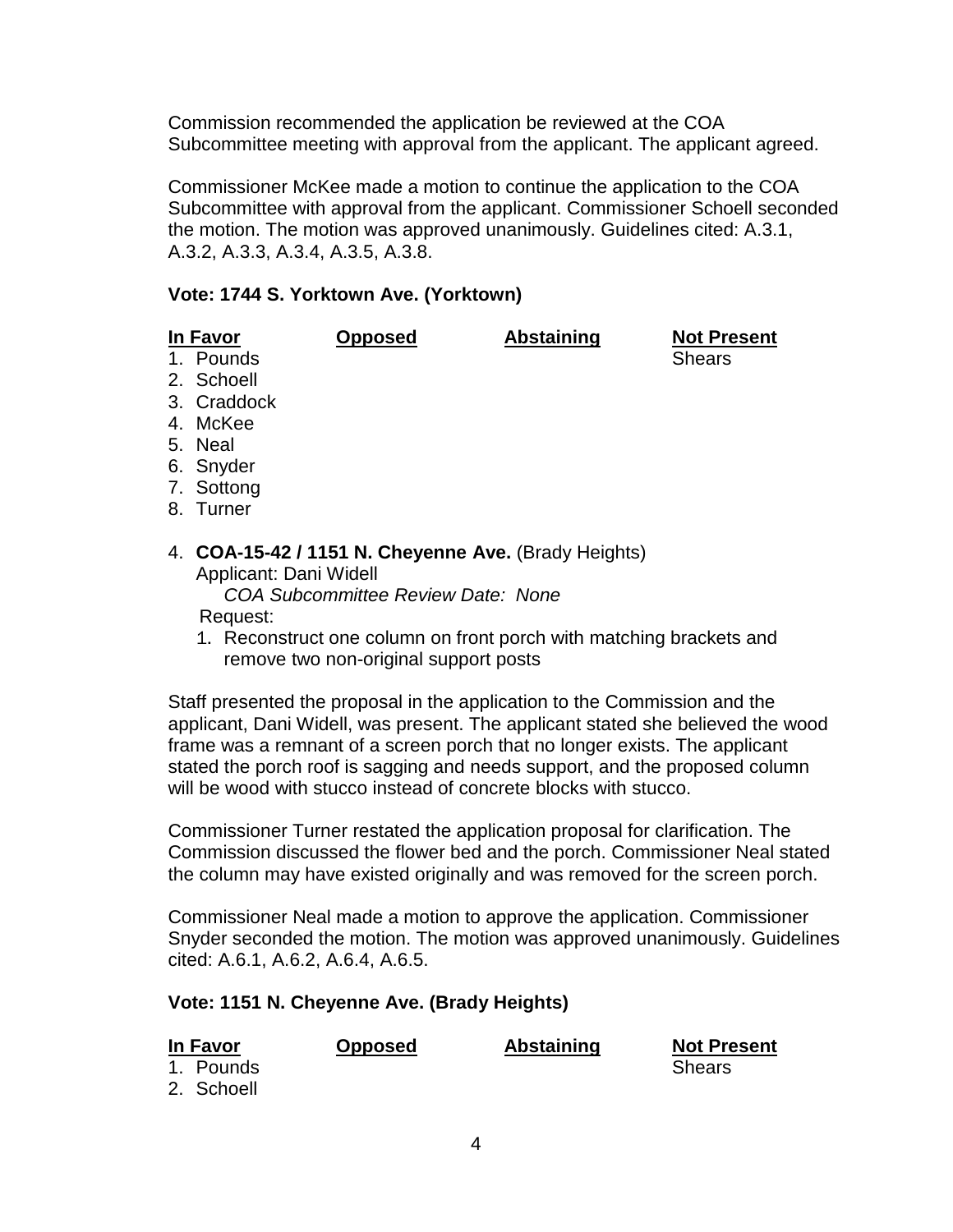- 3. Craddock
- 4. McKee
- 5. Neal
- 6. Snyder
- 7. Sottong
- 8. Turner

### 5. **COA-15-29 / 1618 S. Rockford Ave.** (Swan Lake)

Applicant: Miriam Young

 *COA Subcommittee Review Date: June 16, 2015 / Sept. 3, 2015* Request:

1. Enclose front porch with fixed, tempered glass windows, aluminum storm windows and aluminum storm doors

Staff presented the application to the Commission, and the applicant, Miriam Young, was present. Commissioner Neal presented the COA Subcommittee report.

Commissioner Snyder made a motion to approve the application. Commissioner Craddock seconded the motion. The motion was approved by majority. Guidelines cited: B.1.1, B.1.2, B.1.3, B.1.4, B.5.2.

### **Vote: 1618 S. Rockford Ave. (Swan Lake)**

|--|

1. Pounds Turner Contract Turner Shears

**In Favor Opposed Abstaining Not Present**

- 2. Schoell
- 3. Craddock
- 4. McKee
- 5. Neal
- 6. Snyder
- 7. Sottong

### 6. **COA-15-45 / 1767 S. St. Louis Ave.** (Swan Lake)

Applicant: Craig Ziettlow

*COA Subcommittee Review Date: None*

Request:

- 1. Construct brick retaining wall and steps using brick to match the house according to plans submitted
- 2. Construct curved entry with brick steps and bulkheads according to plans submitted
- 3. Install 4 ft. decorative iron fence with brick piers according to plans submitted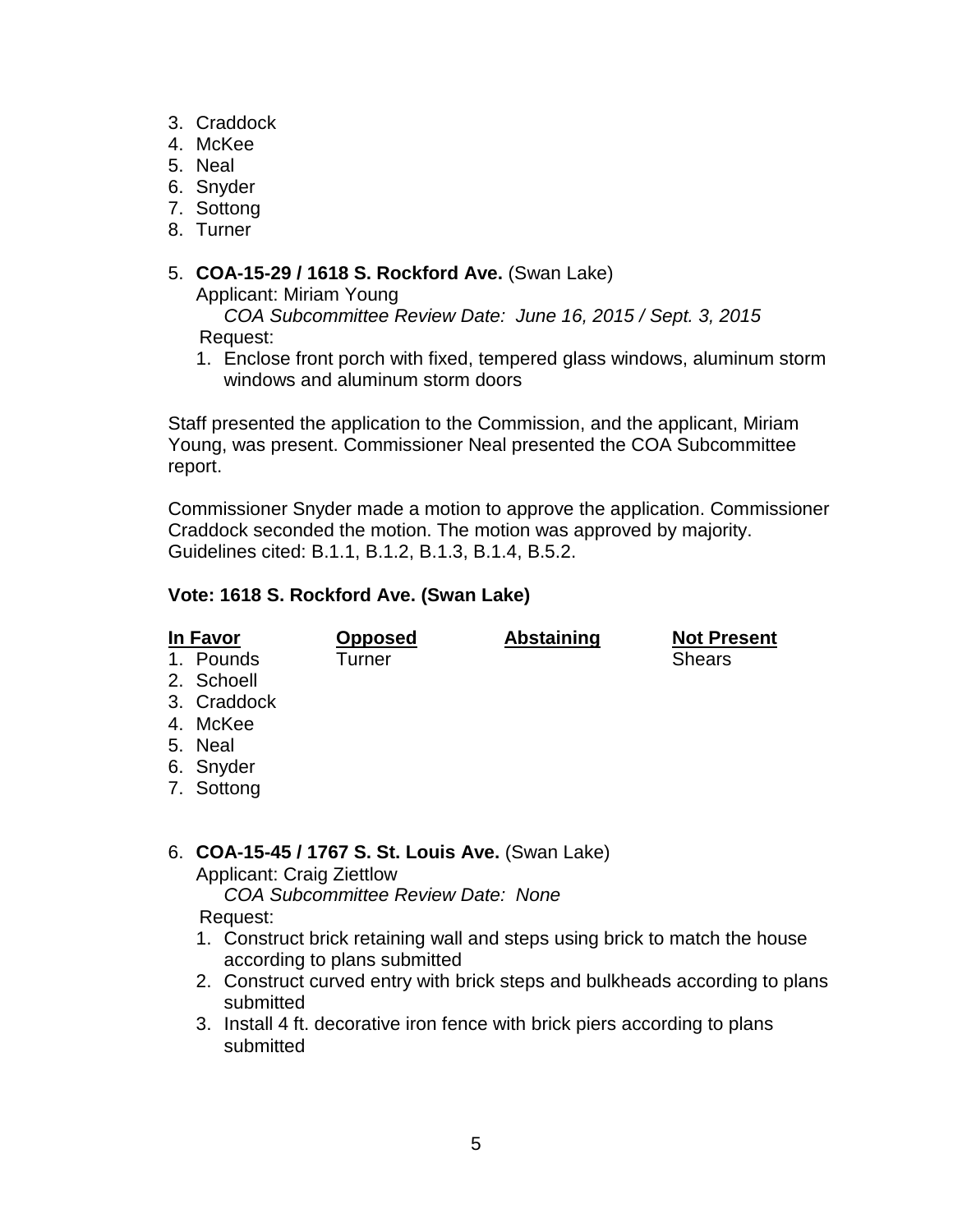Staff presented the application to the Commission and the applicant, Craig Ziettlow, was present.

Commissioner Neal asked the applicant if the proposed retaining wall has a concrete cap. The applicant stated the retaining will not have a cap, and the brick will be custom made to match the house. Commissioner Turner asked the applicant if the concrete walkway will connect with the steps. The applicant replied yes. The applicant's contractor, Steven Kueny, stated the fence will follow the curve in the retaining wall in sectional pieces. The applicant's wife, Lindsay Ziettlow, stated the fence will have a slight curve to follow the retaining wall. Commissioner Turner asked the applicant if the ground will be flat or slope to the retaining wall. The applicant replied the ground will be flat. Commissioner Turner asked the applicant if the front entrance will be the only entrance. Mrs. Ziettlow stated there are existing wood steps in the back yard, and the steps will be replaced with brick steps.

Commissioner Craddock made a motion to approve the application. Commissioner Neal seconded the motion. The motion was approved unanimously. Guidelines cited: G.1.1, G.1.2, G.1.3, G.1.4, G.1.5, G.2.1, G.2.2, G.2.3.

### **Vote: 1767 S. St. Louis Ave. (Swan Lake)**

| In Favor    | <b>Opposed</b> | <b>Abstaining</b> | <b>Not Present</b> |  |
|-------------|----------------|-------------------|--------------------|--|
| 1. Pounds   |                |                   | <b>Shears</b>      |  |
| 2. Schoell  |                |                   |                    |  |
| 3. Craddock |                |                   |                    |  |
| 4. McKee    |                |                   |                    |  |
| 5. Neal     |                |                   |                    |  |
| 6. Snyder   |                |                   |                    |  |
| 7. Sottong  |                |                   |                    |  |
|             |                |                   |                    |  |

8. Turner

### 7. **COA-15-46(1) / 1529 S. Rockford Ave.** (Swan Lake)

Applicant: Melissa and Paul Jackson for Landmark Rockford Plaza LLC *COA Subcommittee Review Date: None*

Request:

1. Replace original wood windows with wood interior, aluminum-clad exterior windows

*Work started without a Certificate of Appropriateness*

### **COA-15-46(2) / 1531 S. Rockford Ave.** (Swan Lake)

Applicant: Melissa and Paul Jackson for Landmark Rockford Plaza LLC *COA Subcommittee Review Date: None*

Request: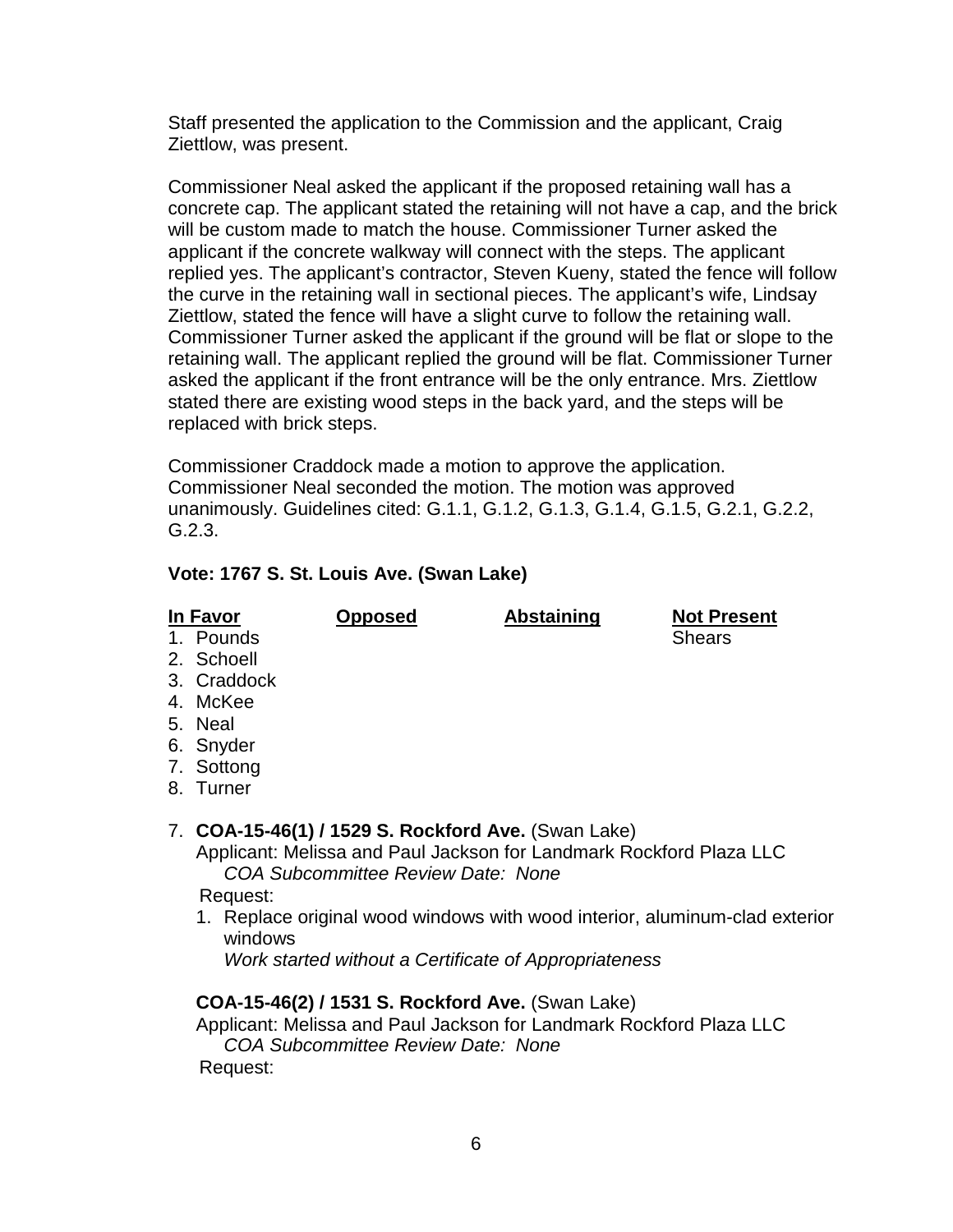1. Replace original wood windows with wood interior, aluminum-clad exterior windows *Work started without a Certificate of Appropriateness*

## **COA-15-46(3) / 1507 E. 16th St.** (Swan Lake)

Applicant: Melissa and Paul Jackson for Landmark Rockford Plaza LLC *COA Subcommittee Review Date: None*

Request:

1. Replace original wood windows with wood interior, aluminum-clad exterior windows

*Work started without a Certificate of Appropriateness*

Staff corrected the original proposal to replace original wood windows with vinyl replacement windows. Staff presented the application to the Commission and the applicants, Melissa and Paul Jackson, were present. The applicant, Melissa Jackson, stated she believes they have met all the requirements as stated in the Unified Design Guidelines, and she brought her window contractor, Steven Pittman, to answer any questions.

Commissioner Neal notified the Commission he has completed work for CDK Distribution in the past, but believed it will not influence his decision. Commissioner Neal asked the applicants how the work began without starting the process of applying for a Certificate of Appropriateness. Mr. Jackson stated he only saw residential structures on the website and thought it did not apply to the apartment buildings. Commissioner Schoell whether asked they or the past owner had attempted to repair the windows. Mrs. Jackson stated they attempted repair for four years, and the previous owners applied cement to the sill. Mrs. Jackson stated the egress requirement in the Building Code requires the windows to open and have a screen, and, since each building is three stories, replacement allows all work be completed from the interior without scaffolds.

Commissioner Turner stated improvements are always beneficial, and vinyl windows are best option feasibly, but wood windows have a longer lifespan than vinyl windows. Commissioner Turner stated the Preservation Commission will review the windows in the future since the vinyl windows will deteriorate and will have to be replaced again. Mr. Pittman stated the vinyl windows have a 20 year warranty on the glass and lifetime warranty on the frame, and the windows will be 3.25 inches in width. The Commission discussed the lifetime of vinyl windows and glass.

Commissioner Neal stated most applications received by the Preservation Commission feature repairable windows, and this application might be an exception, but he is not sure about the vinyl windows. Commissioner Neal asked the contractor if the windows are removable. Mr. Pittman replied only the bottom sash is removable, and the window sets in the window jamb.